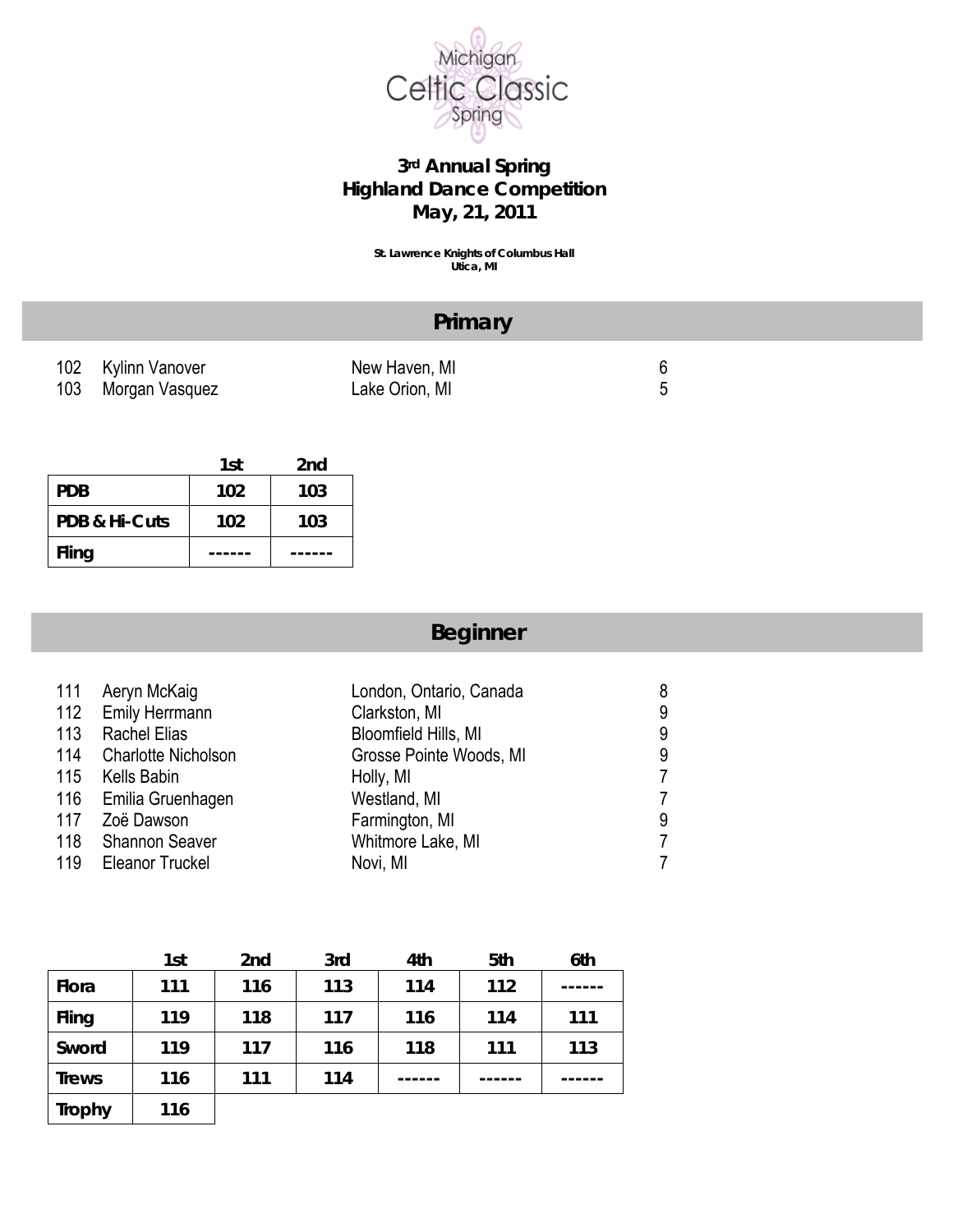## **Novice**

| <b>Carmen Staton</b>  | Columbus, OH            | 10 |
|-----------------------|-------------------------|----|
| <b>Gabrielle Eby</b>  | New Haven, MI           | 12 |
| Eliza Gurnsey         | Owosso, MI              | 8  |
| <b>Gabrielle Klos</b> | Beverly Hills, MI       | 13 |
| <b>Sydney Scanlon</b> | Holly, MI               | 10 |
| Máiri Thompson Clow   | Shelby Township, MI     | 15 |
| Elise Gehrke          | Rochester Hills, MI     | 16 |
| <b>Cameron Goldie</b> | Grand Blanc, MI         | 9  |
| Amy Goodison          | Whitby, Ontario, Canada | 8  |
| <b>Emily Broman</b>   | White Lake, MI          | 8  |
|                       |                         |    |

|               | 1st | 2nd | 3rd | 4th | 5th | 6th |
|---------------|-----|-----|-----|-----|-----|-----|
| Flora         | 132 | 130 | 131 | 123 | 129 | 127 |
| Fling         | 131 | 132 | 123 | 127 | 126 | 125 |
| Sword         | 132 | 131 | 130 | 125 | 127 | 129 |
| <b>Trews</b>  | 124 | 131 | 123 | 125 | 130 | 129 |
| <b>Trophy</b> | 131 |     |     |     |     |     |

| <b>Most Promising Dancer</b><br>119 Eleanor Truckel |  |
|-----------------------------------------------------|--|
|-----------------------------------------------------|--|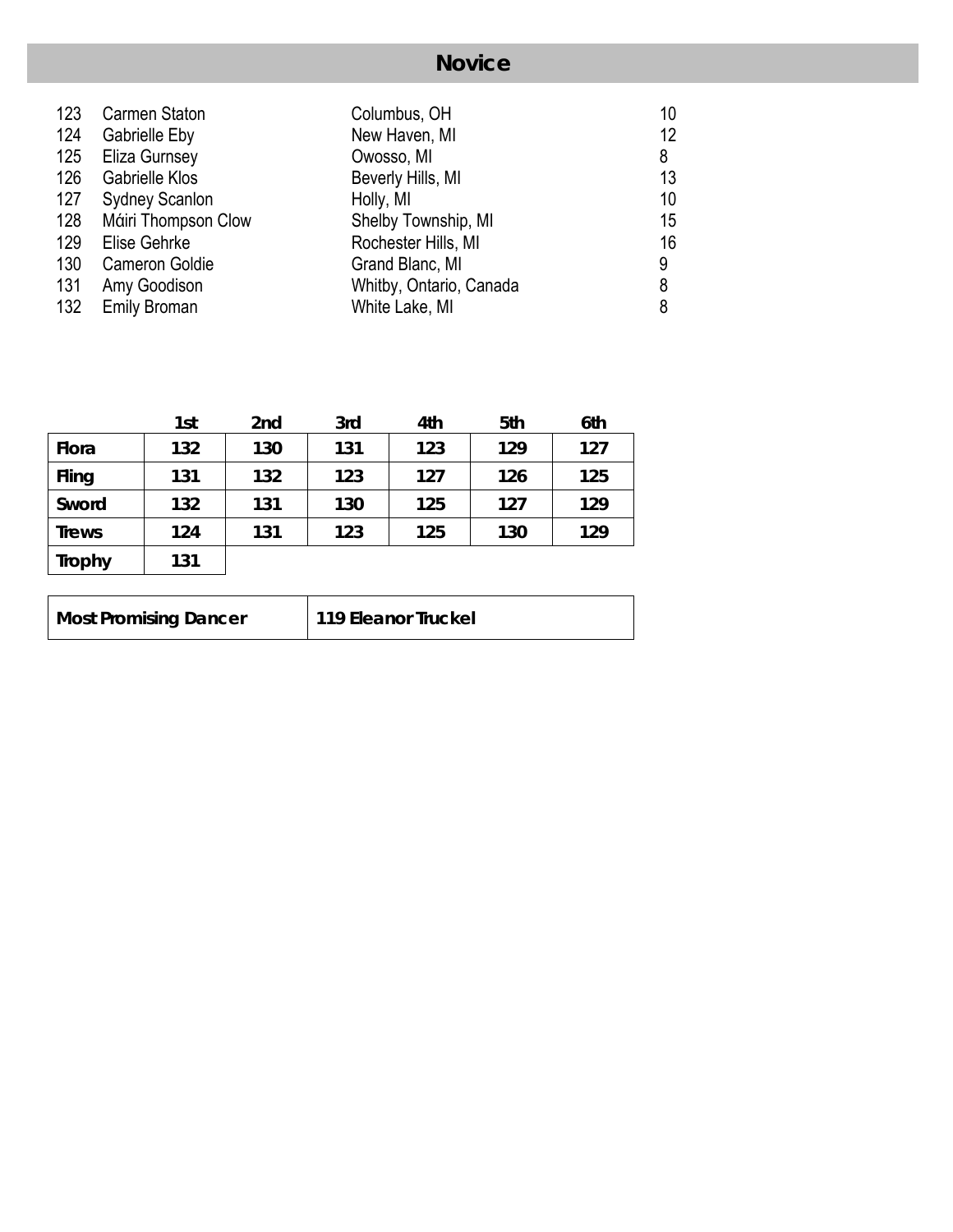## **Intermediate**

| 142 | Mackenzie Little      | Lindsay, Ontario, Canada    | 14 |
|-----|-----------------------|-----------------------------|----|
| 143 | Maeghan Taverner      | Port Perry, Ontario, Canada | 13 |
| 144 | <b>Eleanor Chaney</b> | Harbor Springs, MI          | 9  |
| 145 | Fiona Allan           | Bay Village, OH             | 13 |
| 146 | Jordan Green          | LaSalle, Ontario, Canada    | 9  |
| 147 | Margaret Ferguson     | Brighton, MI                | 12 |
| 148 | Sophia Matossian      | Ann Arbor, MI               | 11 |
| 149 | McKenna Lindsay       | Chesterfield, MI            | 9  |
| 150 | Jessica Anderson      | Ithaca, MI                  | 12 |
| 151 | Kearra DeJack         | Brighton, MI                | 10 |
| 152 | Devon Smith           | Westlake, OH                | 13 |

|               | 1st | 2nd | 3rd | 4th | 5th     | 6th |
|---------------|-----|-----|-----|-----|---------|-----|
| Fling         | 144 | 151 | 145 | 149 | 147/152 |     |
| Sword         | 144 | 147 | 149 | 151 | 143     | 152 |
| <b>Trews</b>  | 151 | 144 | 143 | 149 | 145     | 147 |
| Reel          | 144 | 151 | 149 | 143 | 145     | 146 |
| <b>Trophy</b> | 144 |     |     |     |         |     |

# **Premier 15 & Under**

|     | 162 Kinady Campbell            | Sterling Heights, MI        | 11           |
|-----|--------------------------------|-----------------------------|--------------|
| 163 | Julia DiCastri                 | Kincardine, Ontario, Canada | 10           |
| 164 | Melissa Zakala-Downs           | Vestaburg, MI               | 10           |
|     | 165 Lennon Harrison            | Milton, Ontario, Canada     | 9            |
|     | 166 Hannah Rose Schreitmueller | Novi, MI                    | 15           |
| 167 | Sarah Grace Fuzi               | Washington Township, MI     | 11           |
| 168 | <del>Jerusha Taylor</del>      | Farmington, MI              | $40^{\circ}$ |

|               | 1st | 2nd | 3rd | 4th | 5th | 6th |
|---------------|-----|-----|-----|-----|-----|-----|
| Fling         | 166 | 164 | 165 | 163 | 162 | 167 |
| Sword         | 166 | 164 | 165 | 163 | 167 |     |
| <b>Trews</b>  | 166 | 162 | 165 | 163 | 164 | 167 |
| Reel          | 166 | 162 | 165 | 164 | 163 | 167 |
| <b>Trophy</b> | 166 |     |     |     |     |     |